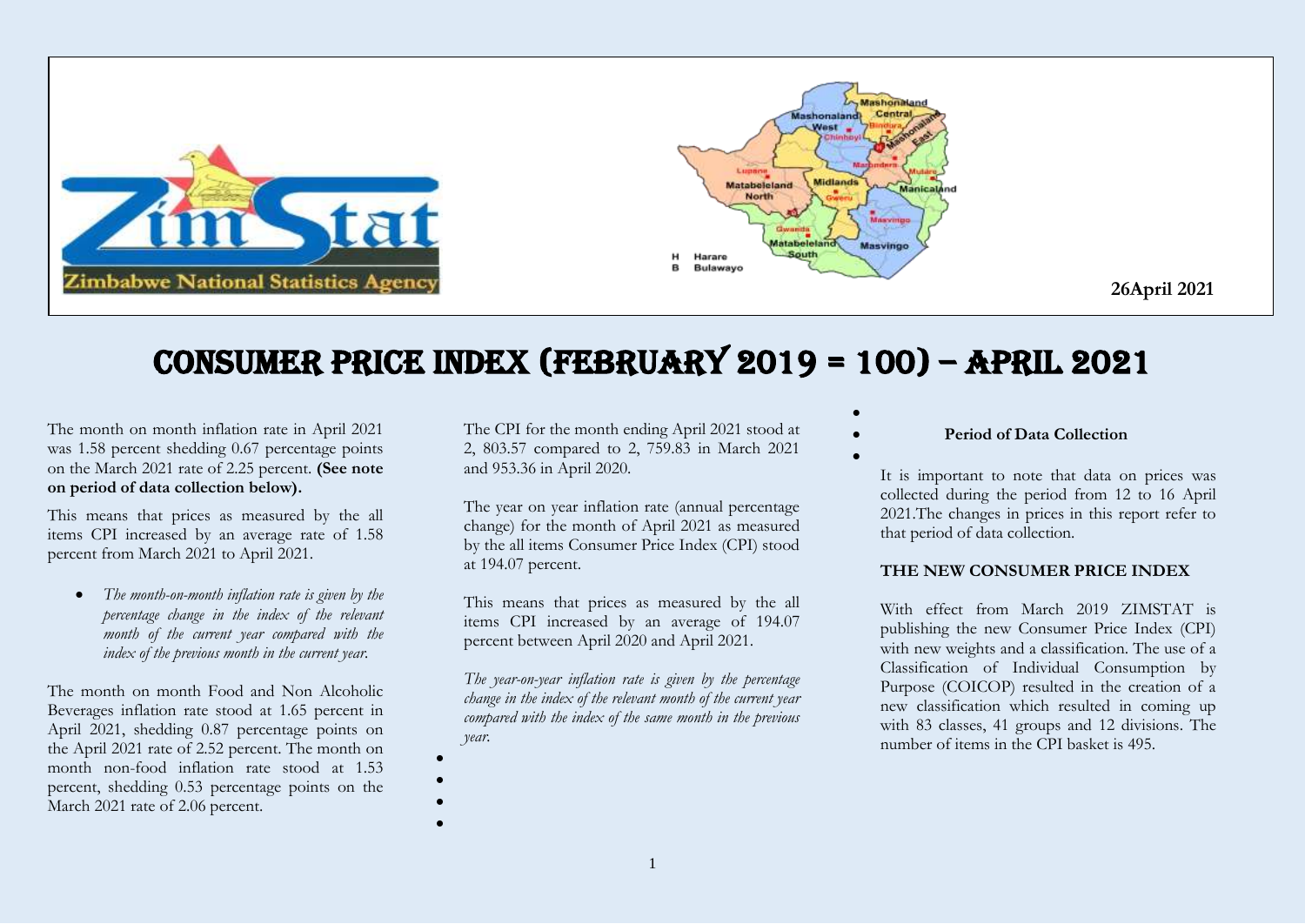The implementation of the COICOP classification is also part of the harmonisation project of Consumer Price Indices in different regions like the SADC region. All member states are supposed to adopt the new procedure to enable inter country comparisons of the CPI and the rate of inflation. The new weights are therefore applicable from February 2019 onwards.

## **Mean Month on Month Rates**

The mean month on month inflation rate for the period January to December 2020 was 13.8 percent while the mean month on month inflation rate for the same period in 2019 was 17.0 percent. The mean month on month inflation rate from January to April 2021 was 3.2 percent.

## **Contact us**

Tel : 706681/7 E-mail :  $\text{prices}(\widehat{a}/\text{zimstat.co.zw})$